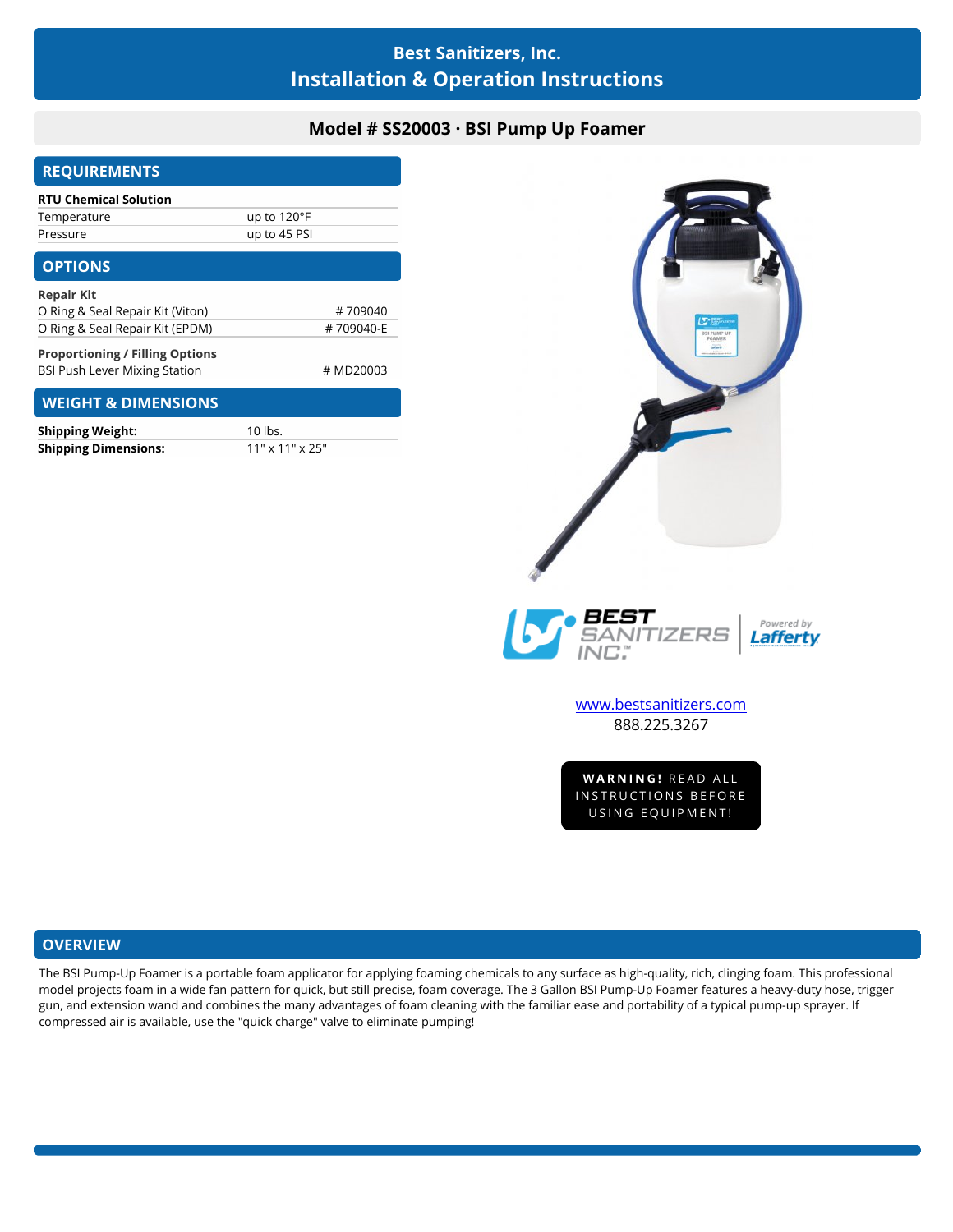## **SAFETY & OPERATIONAL PRECAUTIONS**

- Manufacturer assumes no liability for the use or misuse of this unit.
- Wear protective clothing, gloves and eye wear when working with chemicals.
- Always direct the discharge away from electrical devices and people/animals (as appropriate)
- Follow the chemical manufacturer's safe handling instructions.

#### **SPECIAL PRECAUTIONS**

- This high density polyethylene unit is fitted with Viton seals. Chemicals not compatible with polyethylene or Viton should not be used. (EPDM seals are available for separate purchase.)
- Do not alter pressure relief valve or plug valve hole.
- Regularly lubricate pressure relief valve with a non-water-soluble grease (such as petroleum jelly) and ensure proper operation, using water in the tank, prior to each use. Regular lubrication of cap seal and threads with a non-water-soluble grease (petroleum jelly) will help ensure proper sealing of cap.
- Do not lift or carry by the hose or trigger gun.Securely tighten pump: loose pump can be forcibly ejected.
- Carefully follow chemical manufacturer's safe handling instructions and recommended precautions/practices when using flammable chemicals. Do not use hot liquids.
- Do not exceed 45 psi pressure and do not inflate without liquid in the tank
- Do not fill over the maximum fill mark. Relieving pressure in an overfill condition can cause harmful venting of contents.
- Never stand with face or body over the top of tank when loosening pump or relieving pressure.
- After pumping, be sure the handle is in the locked down position
- On completion of operation, with the tank in the upright position, relieve pressure in the tank by pulling up on the pressure relief valve on the side of the tank.

#### WARNING

This unit is equipped with a built-in inflation valve and can be pressurized using an air compressor. Extra caution is required when using a compressor, as the unit will be pressurized much more rapidly than when hand-pumping. Failure to follow the following procedure could result in serious injury to the operator or others.

- 1. Before each use of a compressor be certain that:
	- a. The umbrella valve, located at the bottom of the cylinder, is installed and functioning properly.
	- b. The pump assembly is screwed tightly to the tank.
	- c. The pressure relief valve is functioning properly. Check by pulling up on the valve until the red stem shows. The valve stem should move freely and spring back to its original position when released.The O-ring and valve stem must be greased.
	- d. Check the hose clamp and tighten if loose.
- 2. Additional Precautions:
	- a. Do not stand over the pump handle while pressurizing with an air compressor or while releasing the handle from the locked position. Compressed air can cause the pump handle to pop up upward if the umbrella valve is worn or damaged or if the pressure relief valve is not functioning.

## **TO INSTALL (REFER TO DIAGRAM ON NEXT PAGE)**

- 1. Turn the pump handle or lid counterclockwise to remove pump and lid.
- 2. Add water and foaming chemical to the tank. You will have to experiment with each chemical to see how much of the concentrate you will need to add to the water to create foam. Not all chemicals will foam.
- 3. Leaving extra "air space" in the tank and less chemical will give longer foaming time between re-pressurizing. A half-full tank is ideal. DO NOT FILL TO MAXIMUM CAPACITY.
- 4. Securely tighten cap and pump for a good seal. (Regular lubrication of cap seal and threads will help ensure proper sealing and removal of cap)
- 5. Push the handle down and turn counterclockwise to unlock.
- 6. Pump the handle till resistance is felt, this will take several strokes.Continue pumping till the resistance is too hard to pump or pop-off valve starts to rise. Make CERTAIN the handle is in the locked down position

**NOTE: It is a good idea to thoroughly rinse out the tank, fill with water, partially re-pressurize, and discharge to flush out the entire hose/nozzle assembly after use and before storing foamer. When using aggressive or corrosive chemicals never leave chemical solution in the tank after use.**

### **TO OPERATE**

- 1. Pump foamer up till the pressure relief valve starts to rise/relieve.
- 2. Pull the trigger to start and stop foaming. Re-pump up as foam begins to slow down.
- 3. On completion of foaming operation, with the tank in the upright position, **relieve pressure** in the tank by pulling up on the pressure relief valve on the side of the tank.
- 4. Prior to every refill of the tank pull up on relief valve to ensure no pressure is there before removing the lid and pump.

5. To store: Partially fill the tank with fresh water and pump it up. Pull the trigger and rinse the foamer out.

**NOTE: If a richer foam is desired the remove the foam nozzle and twist up and insert the brown "pad" in the nozzle. Replace nozzle.**

**WHEN USING AN AIR COMPRESSOR:** Place pump handle in the unlocked position and pressurize slowly till the pop-off valve starts to rise. If the **pump handle** rises...DISCONTINUE PRESSURIZING! Relieve pressure by pulling up on the pressure relief valve, remove pump and check the umbrella valve for wear or damage. Do not pressurize until worn or damaged parts have been replaced and the handle does not rise during pressurization.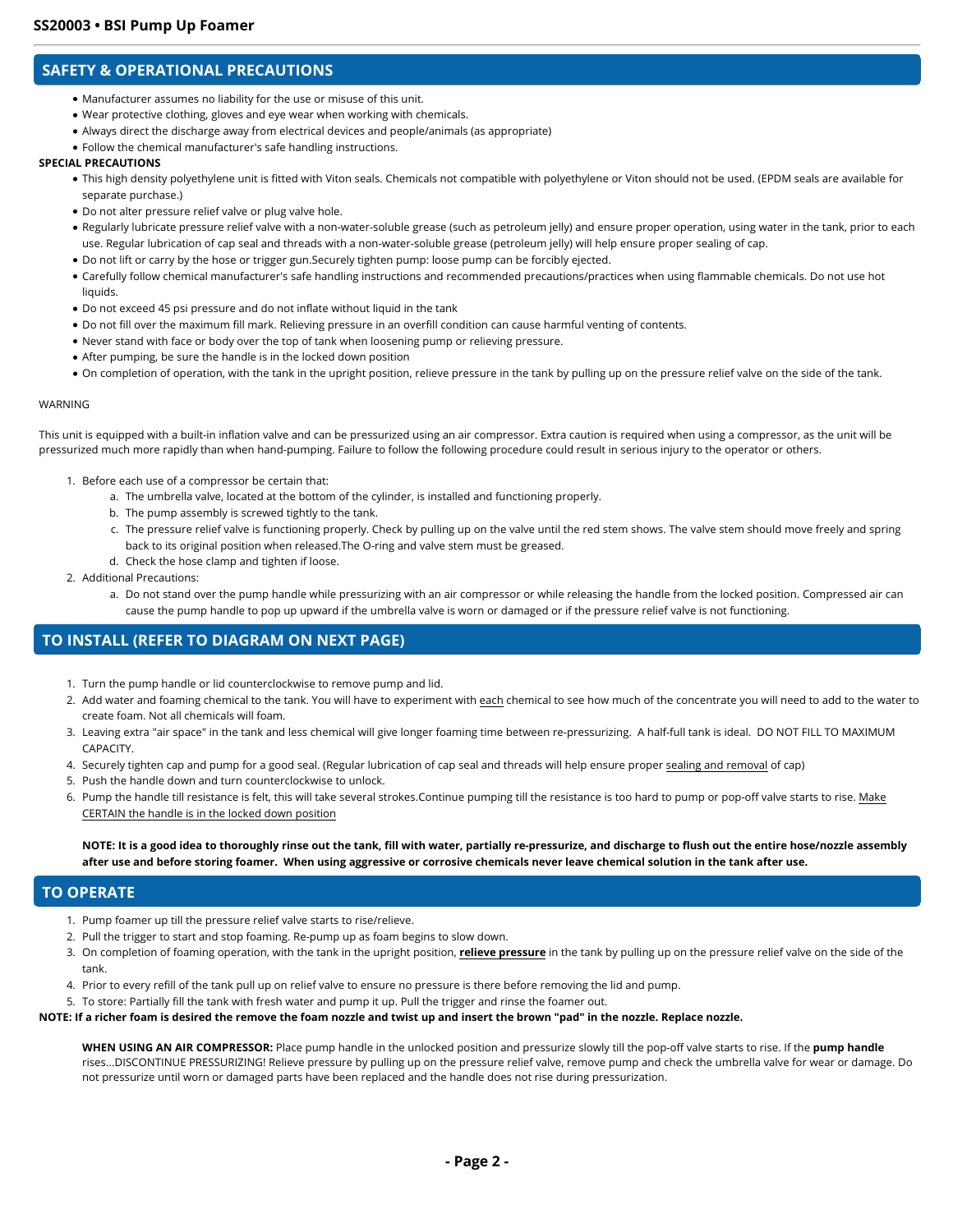